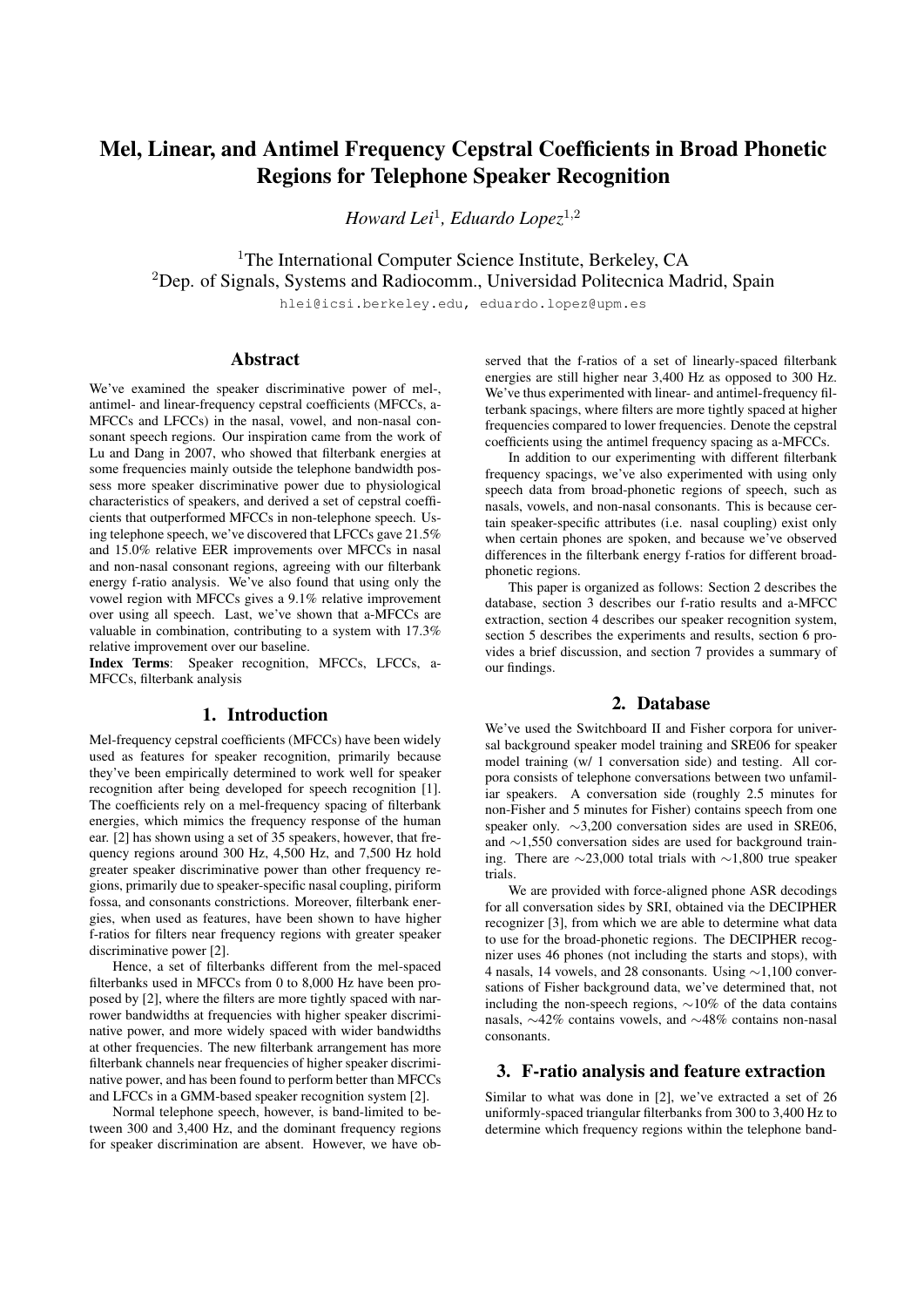

Figure 1: *F-ratio plots of filterbank energies for nasals, nonnasal consonants, vowels, and all speech on gender-balanced SRE08.*

width are useful for speaker discrimination. The bandwidth of each filter is 187.5 Hz, with 62.5 Hz of overlap between adjacent filters. The F-ratio is defined as follows:

$$
F-ratio = \frac{\sum_{speaker:s} (\mu_s - \mu)^2}{\sum_{speaker:s} \sum_{i \in s} (x_i - \mu_s)^2}
$$
 (1)

where the summations are across all distinct speakers,  $\mu_s$  is the average of the filterbank energies within speaker  $s, \mu$  is the average of filterbank energies across all speakers, and  $x_i$  is filterbank energy  $i$  in speaker  $s$ .

Figure 1 plots the f-ratios of each filterbank energy when the f-ratio is computed using data from all speech, and only the nasals, vowels, and non-nasal consonants on ∼1,000 genderbalanced SRE08 telephone conversation sides. The frequencies of each point correspond to the frequencies of the filterbank centers.

According to the plots, the highly speaker discriminative region near 300 Hz results in a sharp f-ratio increase near 300 Hz for the nasal regions, and a small increase for the non-nasal consonants. The increase in f-ratio near 300 Hz occurs slightly using all speech, probably due to the nasals within the speech. In all cases, the f-ratio increases in the higher frequency regions. The increase suggests that even for telephone speech, where the speaker-dependent regions caused by physiological characteristics are filtered out, using a set of filters more closely spaced in the higher frequency regions for cepstral feature extraction may be desirable.



Figure 2: *Illustration of the mel-, linear-, and antimel- frequency filterbanks.*

Note that, as was done in [2], it is possible to extract a set of cepstral coefficients using filterbanks more tightly spaced in both the high and very low frequency regions (according to the f-ratios of each region). However, these features would not be uniformly spaced along any standard frequency axis, and may involve a significant degree of customization for future extraction. The high speaker discriminative regions may also be database-dependent, and may vary depending on the speakers used. Hence, a set of features customized using one dataset may not generalize well to other datasets. We've thus decided to experiment with standard feature sets with filterbanks uniformly spaced along various frequency scales.

We've implemented a-MFCCs via HTK [4], where the melspaced filters from 300 to 3,400 Hz are flipped about the middle of the frequency region (1,550 Hz) such that filters at high frequencies are shifted to low frequencies, and vice versa. The a-MFCC filterbank filters can be thought of as being equally spaced on the "antimel-" frequency scale, as opposed to being equally spaced on the mel-frequency scale for the case of MFCCs. LFCCs are also implemented for comparison. Figure 2 illustrates the mel-, linear-, and antimel-frequency filterbanks.

Like the MFCCs and a-MFCCs, the LFCCs also use triangular filterbanks in our experiments. LFCCs may be desirable in that it places more filterbank emphasis on the higher frequency regions with higher filterbank energy f-ratios, without sacrificing too many filterbanks in the lower frequency regions, where the nasals and non-nasal consonants show an increase in filterbank energy f-ratio.

# 4. Speaker recognition system

To test out the effectiveness of a-MFCCs (and LFCCs as a reference), a 512-mixture GMM-UBM system [5] with factor analysis is used. The 0th through 12th coefficients of either the MFCCs, LFCCs, or a-MFCCs (with 25 ms windows and 10 ms intervals) with deltas and double deltas are used. Mean and variance feature normalization is applied, and the speaker modeling, scoring, and factor analysis are implemented using the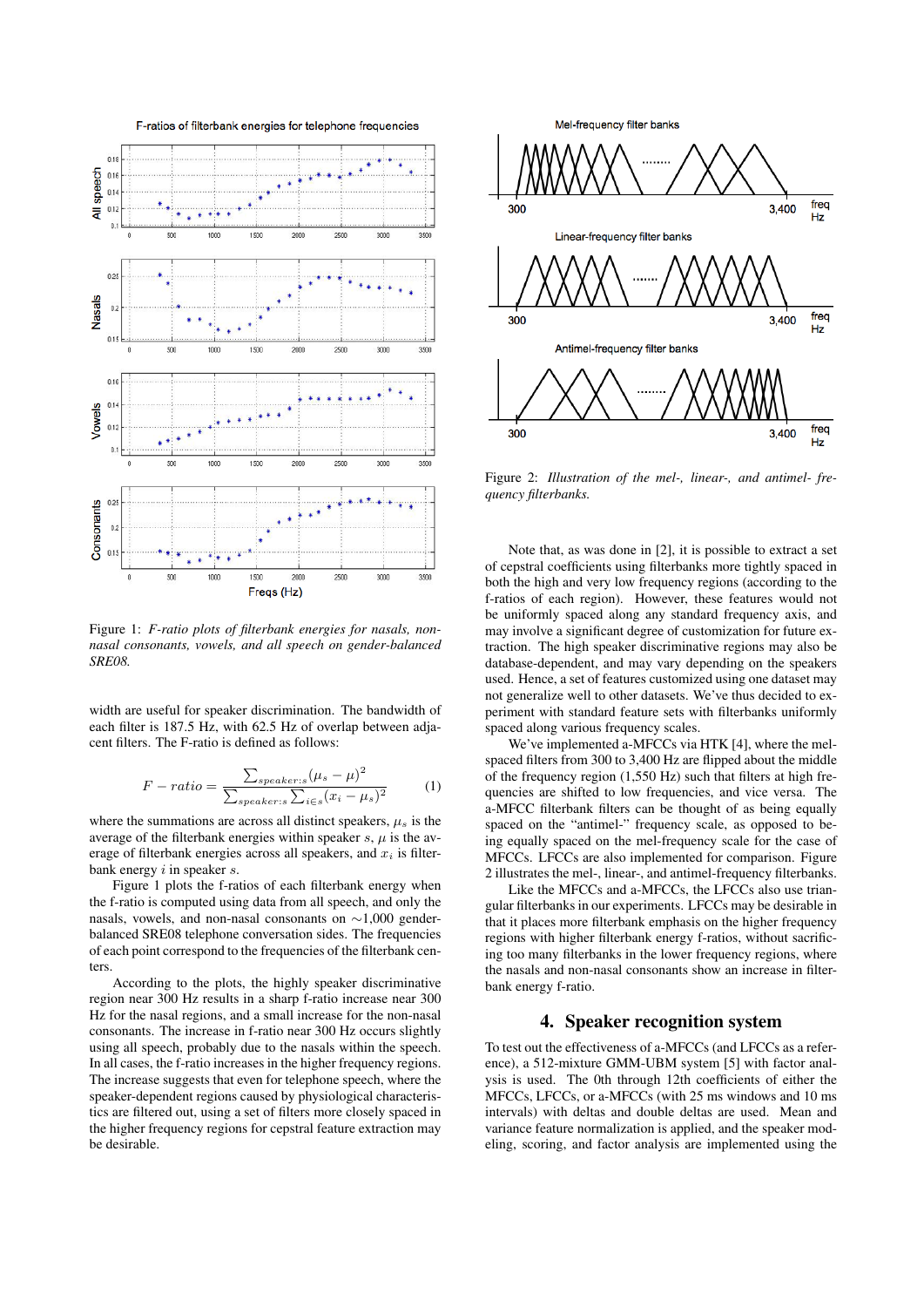ALIZE toolkit [6]. The simplified factor analysis model with 40 nuisance factors is used to decompose the GMM means into speaker-independent, speaker-dependent, and nuisance factors [7].

#### 5. Experiments and results

We implemented our speaker recognition system on all speech data, and each of the broad phonetic regions. We performed various score-level combination experiments using an MLP (via Lnknet [8]) with 2 hidden nodes and 1 hidden layer, and tried to determine how well a-MFCCs, LFCCs, and MFCCs combine, as well as how the broad phonetic regions combine.

Denote each system using two characters – one for the feature used and one for the broad phonetic region used.  $a, l$  and m denote a-MFCCs, LFCCs, and MFCCs respectively, and *c*, *n*, *v* denote non-nasal consonants, vowels, and nasals respectively. In addition, *sysa*, *sysl*, and *sysm* denote the systems using a-MFCCs, LFCCs, and MFCCs respectively on all speech data (excluding the non-speech regions for each conversation side), and *sysm* is taken to be our baseline. Systems using all speech data are regarded as full-systems; others as sub-systems.

All results are obtained on SRE06, and all score-level combinations are performed by randomly creating 40 pairs of training and testing splits of the data (where the number of models and test utterances for each training split is roughly equal to the numbers for the corresponding testing split), and averaging the EERs across all pairs. Table 1 displays the results, along with the portion of data used to implement the system (according to the percentage of nasals, vowels, and non-nasal consonants in our Fisher background data).

Results in table 1 are subdivided into various categories, where category 1 contains results for a-MFCCs, LFCCs, and MFCCs using all speech data, categories 2, 3, and 4 contain standalone results for each of the broad phonetic regions using each of the feature types, category 5 contains results for each of the broad phonetic regions but combining the three types of features for each region, category 6 contains results for each of the features but combining the three types of broad phonetic regions, category 7 contains a combination of all regions and all features, and category 8 contains our best overall result. Note that categories 1, 2, 3, 4, and 6 discriminate between performances of the three features.

MFCCs and LFCCs have produced the best overall results, contrary to the f-ratio plots which suggest that a-MFCCs would be better. In category 1, *sysm* (our baseline system with 5.26% EER) slightly outperforms *sysa* and *sysl*. MFCCs significantly outperformed LFCCs in categories 3, and 6, whereas LFCCs are significantly better in categories 2 and 4. In category 2 (nasal sub-systems) LFCCs show 21.5% and 28.1% relative improvements over MFCCs and a-MFCCs respectively. In category 4 (non-nasal consonants only), LFCCs show 15.0% and 19.3% relative improvements over MFCCs and a-MFCCs respectively.

Also note that vowels are significantly better than other regions of speech, where the average EER of category 3 (vowels standalone) is 5.43%, a 39.7% relative improvement over the nasal average in category 2 (8.99% EER) and a 35.5% relative improvement over the non-nasal consonants average in category 4 (8.40% EER). The better performance of vowels over the nasals may be due to the significant increase (420%) in the amount of vowel data over nasal data in speech.

Interestingly, the sub-system using only the vowel region and MFCCs (4.78% EER) outperforms the three systems in category 1 that use all speech data. We've also discovered that

Table 1: *Speaker recognition results for systems standalone and in combination using a-MFCCs, LFCCs, and MFCCS as features, and nasals, vowels, non-nasal consonants, and all speech as data. Results obtained on SRE06.*

| Category           | System            | EER $(\% )$ | Percent      |
|--------------------|-------------------|-------------|--------------|
|                    | combination       |             | data used    |
| 1:                 | sysm              | 5.26        | 100          |
| All speech         | sysl              | 5.35        | 100          |
|                    | sysa              | 5.51        | 100          |
|                    | sysm+sysl+sysa    | 4.96        | 100          |
| 2:                 | nm                | 9.37        | $\sim10$     |
| nasals only        | nl                | 7.36        | $\sim10$     |
|                    | na                | 10.24       | $\sim\!\!10$ |
| 3:                 | <i>vm</i>         | 4.78        | $\sim$ 42    |
| <i>vowels only</i> | νl                | 5.43        | $\sim$ 42    |
|                    | va                | 6.05        | $\sim$ 42    |
| 4:                 | cm                | 8.68        | $\sim$ 48    |
| non-nasal          | cl                | 7.38        | $\sim$ 48    |
| cons. only         | ca                | 9.14        | $\sim$ 48    |
| 5:                 | $ca + cl + cm$    | 6.77        | $\sim$ 48    |
| feature            | $na+nl+nm$        | 6.40        | $\sim10$     |
| combination        | $va + vl + vn$    | 5.10        | $\sim$ 42    |
| 6:                 | $cm + nm + \nu m$ | 4.54        | 100          |
| region             | $cl+nl+vl$        | 5.39        | 100          |
| combination        | ca+na+va          | 5.61        | 100          |
| 7:                 | $ca + cl + cm +$  | 4.66        | 100          |
| overall            | $na + nl + nm +$  |             |              |
| combination        | $va + vl + vn$    |             |              |
| 8:                 | $vm + vl + nm$    | 4.41        | $\sim$ 52    |
| best EER           | $vm + vl + nm +$  | 4.35        | 100          |
| results            | sysa              |             |              |

the combination of the 9 sub-systems in category 7 produces a 11.41% relative improvement over our baseline system. We've found the best overall system to be a combination of the *vm*, *vl*, and *nm* sub-systems, along with the *sysa* full-system, producing a 17.3% relative improvement over our baseline system.

Hence, while the a-MFCCs pale in comparison with MFCCs and LFCCs standalone, it is valuable as a feature in combination with the other features, as it emphasizes different parts of the frequency spectrum compared to the other features. Note that the combination of *vm*, *vl*, and *nm* sub-systems performs better than all other systems and their combinations (not all of which are shown) while using roughly half the total speech data.

The standalone nasal sub-systems also use significantly less data than the vowel and consonant sub-systems, which likely contributed to its poorer performance relative to the vowels and consonants. However, the combination of the 3 nasal subsystems in category 5 slightly outperforms the combination of the 3 non-nasal consonant sub-systems while using ∼21 percent of the data. Table 2 shows the results for the nasals, vowels, and non-nasal consonants for MFCCs when the vowel and nonnasal consonant phone instances are removed such that there're roughly equal portions of data for the three regions. Note that these results are not computing using EER-averaging of the 40 splits, but on the entire set of scores (hence the slight difference in the results for the *vm* sub-system).

According to table 2, the nasal sub-system (9.46% EER) performs 43.0% better than the vowel sub-system, and 53.2% better than the non-nasal consonant sub-system. This agrees